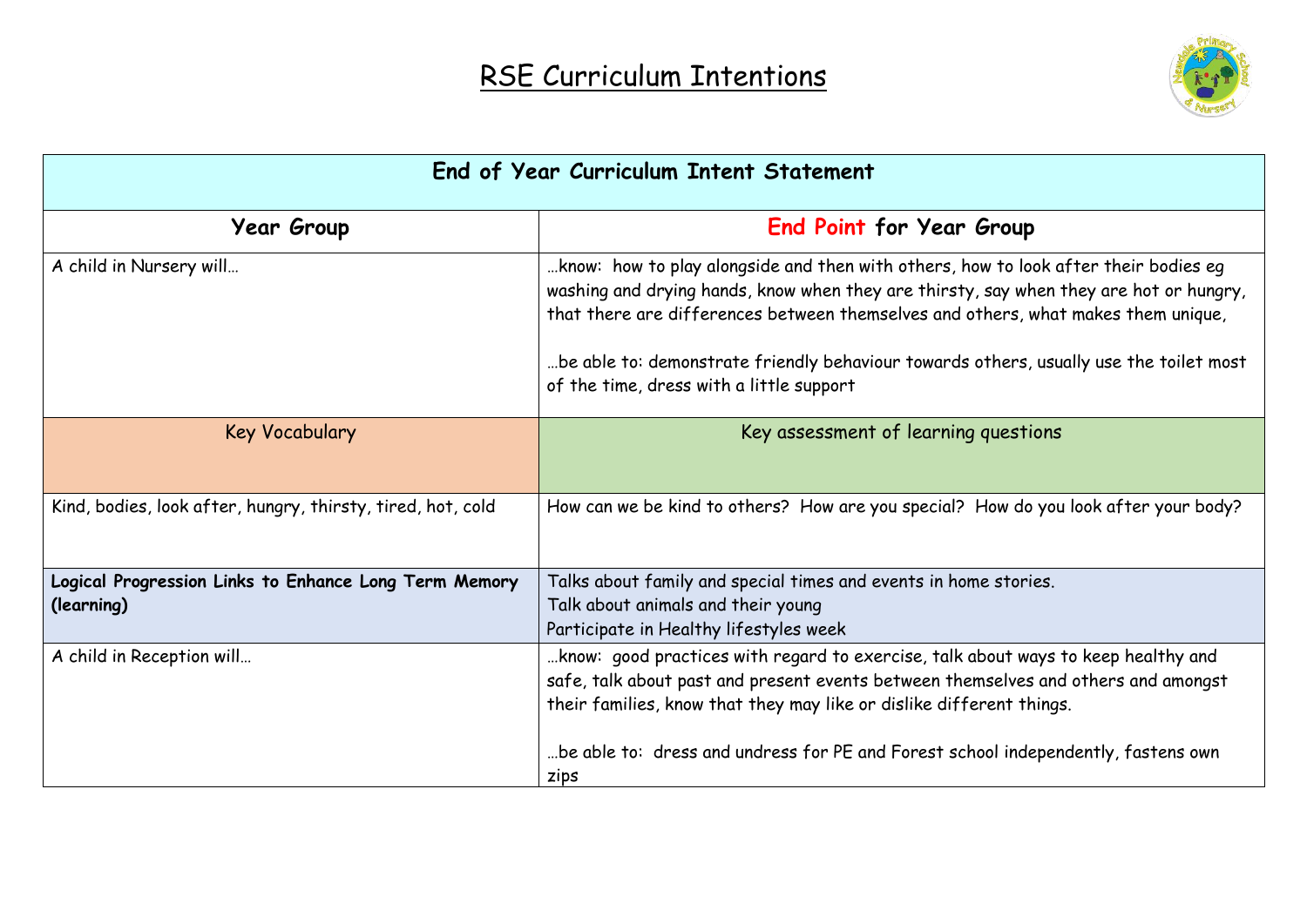

| <b>Key Vocabulary</b>                                        | Key assessment of learning questions                                                  |
|--------------------------------------------------------------|---------------------------------------------------------------------------------------|
|                                                              |                                                                                       |
| Family, kind, friends, love, caring, baby.                   | How can we be kind to others? How are you special? How do you look after your body?   |
|                                                              | Who is in your family?                                                                |
| Logical Progression Links to Enhance Long Term Memory        | Talk in more detail about the family and special times and events in home stories     |
| (learning)                                                   | Talk about animals and their young in more detail after visiting a farm               |
|                                                              | Participate in Healthy lifestyles week                                                |
|                                                              | British Values Weeks/Value of the Month                                               |
| A child in Year 1 will                                       | know:                                                                                 |
|                                                              | Families can be made up in different ways (e.g extended family, single parents, step- |
|                                                              | parents etc.) N.B Not same sex couples.                                               |
|                                                              | How a human changes from a baby.                                                      |
|                                                              | The names of the body parts.                                                          |
|                                                              | be able to:                                                                           |
|                                                              | Label the names of the body parts.                                                    |
|                                                              | Explain how they have changed from a baby.                                            |
|                                                              | Discuss their own family make-up and compare this to their friends.                   |
| <b>Key Vocabulary</b>                                        | Key assessment of learning questions                                                  |
|                                                              |                                                                                       |
|                                                              |                                                                                       |
| Baby, boy, girl, female, male, man, woman, leg, arms, head,  | What body part helps you to hear? helps you to see? Etc                               |
| eyes, mouth, nose, hand, foot, shoulders, fingers, ears etc. | How have you changed since you were a baby?                                           |
|                                                              | Who is in your family?                                                                |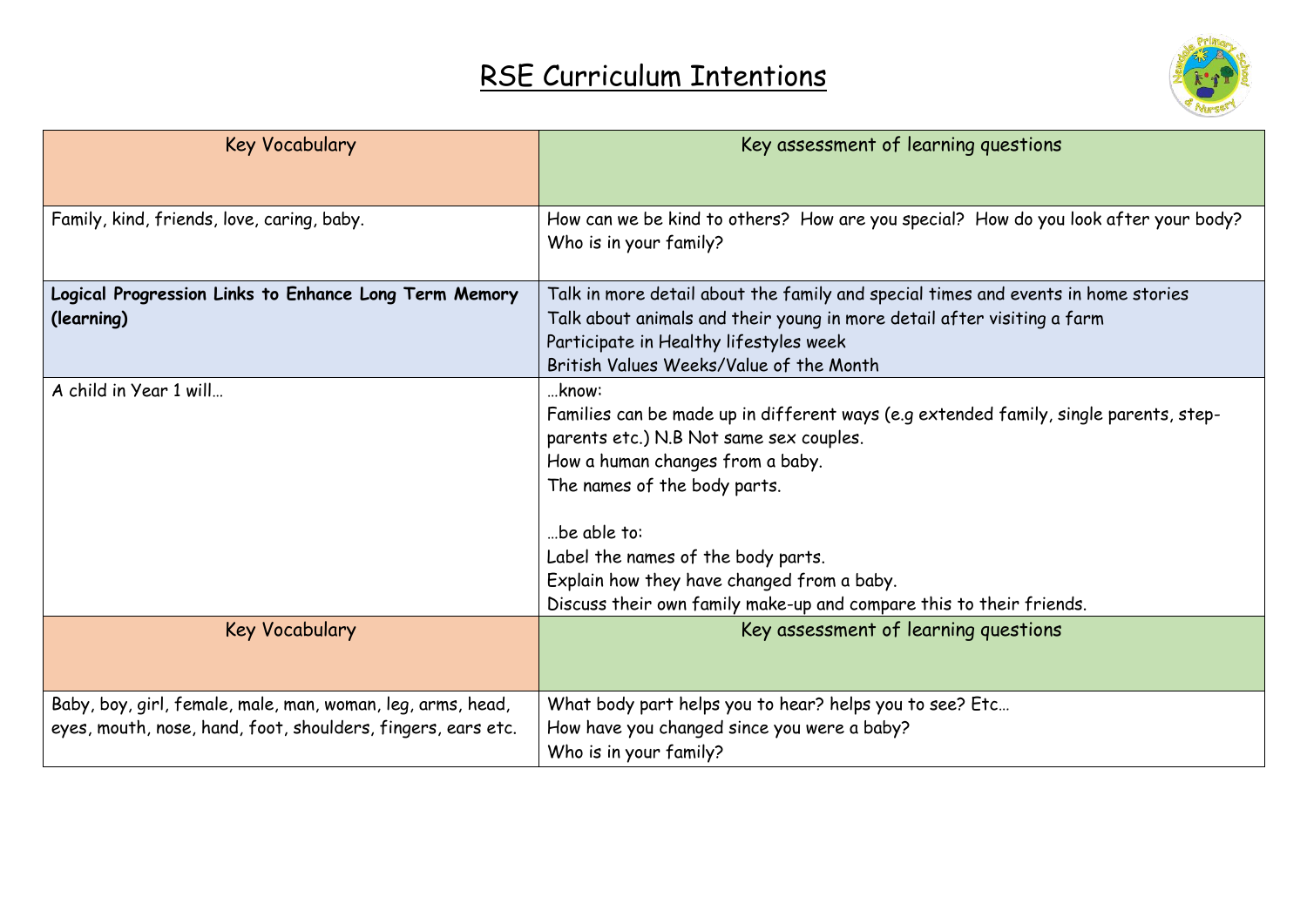

| Logical Progression Links to Enhance Long Term Memory<br>(learning) | Baby photos.<br>Science - link to body parts.                                                                                                                                                                                                                                                                                                                                          |
|---------------------------------------------------------------------|----------------------------------------------------------------------------------------------------------------------------------------------------------------------------------------------------------------------------------------------------------------------------------------------------------------------------------------------------------------------------------------|
|                                                                     | Baby visit.                                                                                                                                                                                                                                                                                                                                                                            |
|                                                                     | British Values Weeks/Value of the Month                                                                                                                                                                                                                                                                                                                                                |
| A child in Year 2 will                                              | know:<br>families can have different make-ups, including same sex parents<br>$\bullet$<br>boys and girls have different body parts<br>that everyone is unique but we treat everyone the same<br>be able to:<br>identify the differences between boys and girls body parts<br>$\bullet$<br>explain the lifecycle of an animal (science link)<br>explain what makes their family special |
| <b>Key Vocabulary</b>                                               | Key assessment of learning questions                                                                                                                                                                                                                                                                                                                                                   |
| Baby, birthday, child, change, growing up, toddler, parent,         | How are boys and girls the same?                                                                                                                                                                                                                                                                                                                                                       |
| female, male, man, woman, penis, testicles, vagina breasts.         | How are boys and girls different?                                                                                                                                                                                                                                                                                                                                                      |
|                                                                     | What does the word unique mean?                                                                                                                                                                                                                                                                                                                                                        |
|                                                                     | How can you treat someone equally?                                                                                                                                                                                                                                                                                                                                                     |
| Logical Progression Links to Enhance Long Term Memory               | Living Eggs in school - watch the eggs hatch into chicks                                                                                                                                                                                                                                                                                                                               |
| (learning)                                                          | Links to Science topic (Animals including humans)                                                                                                                                                                                                                                                                                                                                      |
|                                                                     | British Values Week and values of the month (treating people the same)                                                                                                                                                                                                                                                                                                                 |
|                                                                     | SMART code (R=respect each others)                                                                                                                                                                                                                                                                                                                                                     |
| A child in Year 3 will                                              | know:                                                                                                                                                                                                                                                                                                                                                                                  |
|                                                                     | What the words gender and stereotype mean.<br>$\bullet$                                                                                                                                                                                                                                                                                                                                |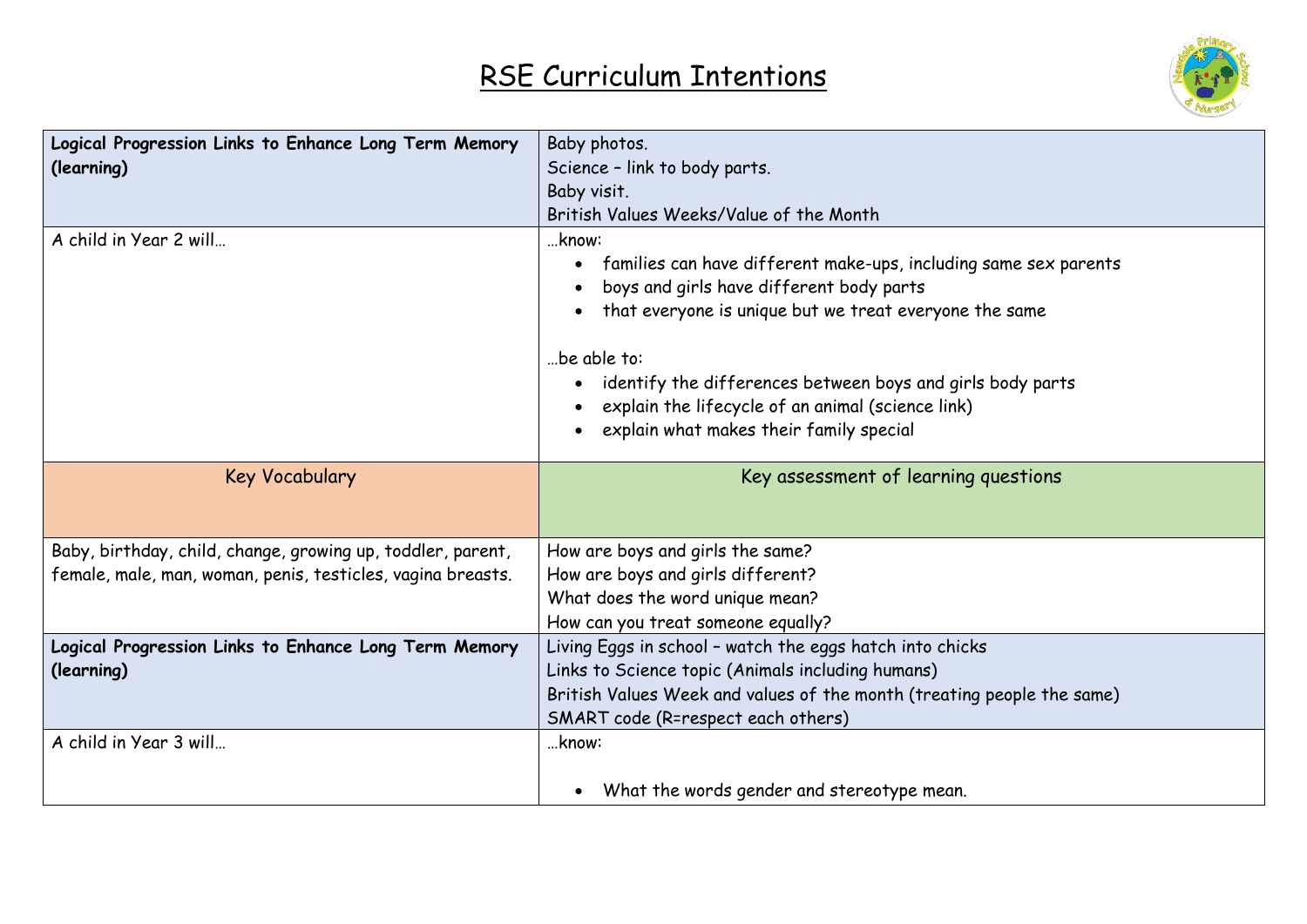

|                                                                     | That gender should not a barrier when choosing a career.<br>The names and life stories of some famous people who have defied gender<br>stereotypes.<br>That their bodies change as they get older and mature.<br>$\bullet$<br>Some of the changes that might happen.<br>That not all children will grow at the same rate as each other.<br>be able to:<br>Define the words gender and stereotype.<br>Express an opinion on what type of job they would like to have.<br>Describe how a famous person has overcome gender stereotypes.<br>Explain how bodies grow and change as we mature.<br>Accept that their growth may be at a different rate to other children. |
|---------------------------------------------------------------------|---------------------------------------------------------------------------------------------------------------------------------------------------------------------------------------------------------------------------------------------------------------------------------------------------------------------------------------------------------------------------------------------------------------------------------------------------------------------------------------------------------------------------------------------------------------------------------------------------------------------------------------------------------------------|
| Key Vocabulary                                                      | Key assessment of learning questions                                                                                                                                                                                                                                                                                                                                                                                                                                                                                                                                                                                                                                |
| changes, growth, puberty, hygiene, hormones, stereotypes.           | What changes are you get older?<br>What is a stereotype? Can you give an example of one that should be challenged?<br>What job would you like to have and why? Does this challenge stereotypes?                                                                                                                                                                                                                                                                                                                                                                                                                                                                     |
| Logical Progression Links to Enhance Long Term Memory<br>(learning) | Expect Respect Week.<br>Science - Animals including humans.<br><b>British Values week</b><br>Value of the Month                                                                                                                                                                                                                                                                                                                                                                                                                                                                                                                                                     |
| A child in Year 4 will                                              | know:<br>What gender equality is.<br>What homophobic behaviour is.                                                                                                                                                                                                                                                                                                                                                                                                                                                                                                                                                                                                  |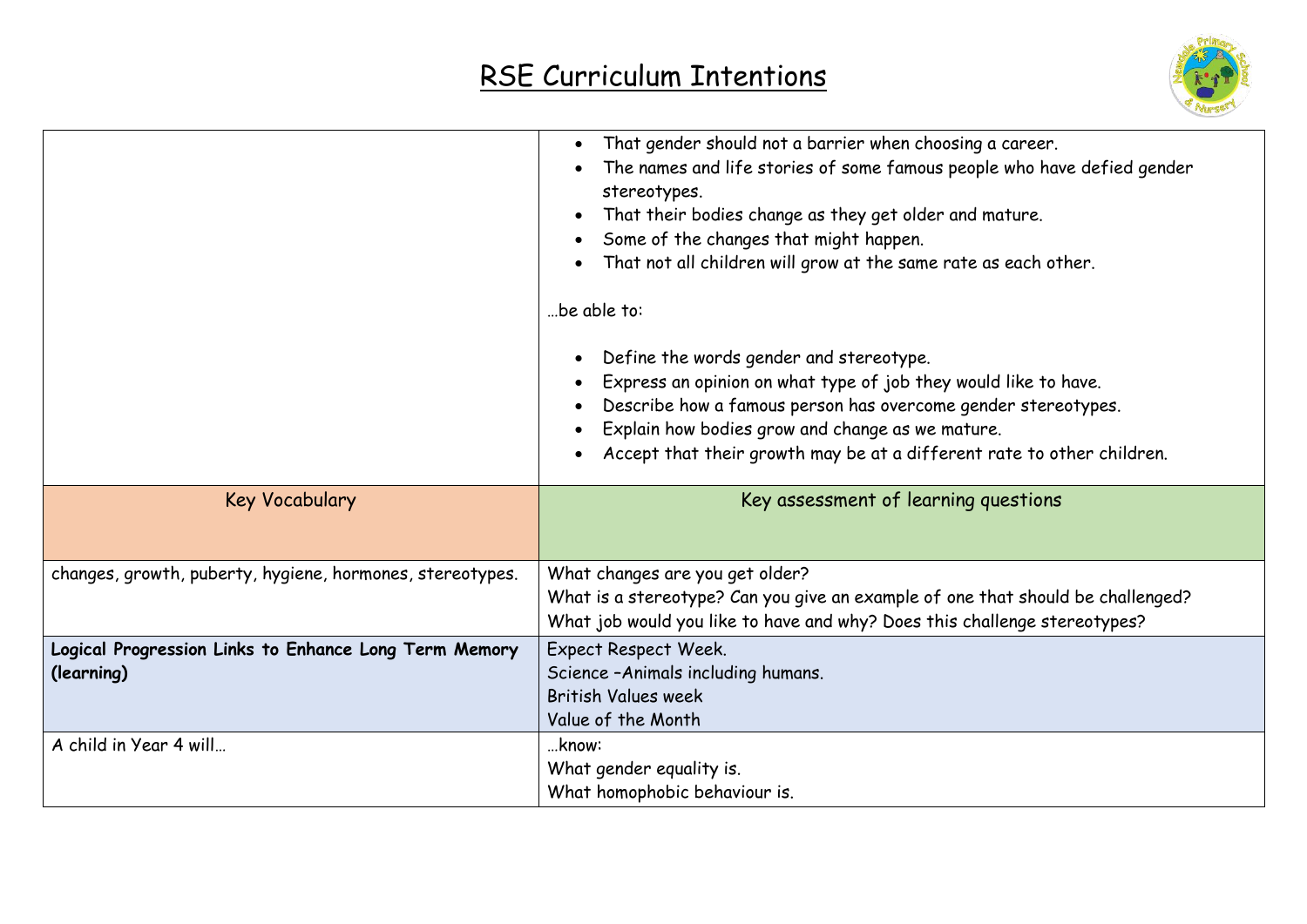

|                                                                | How the body changes during puberty.                                                 |  |
|----------------------------------------------------------------|--------------------------------------------------------------------------------------|--|
|                                                                | (Girls only) What periods are and how they are managed.                              |  |
|                                                                |                                                                                      |  |
|                                                                | be able to:                                                                          |  |
|                                                                | Recognise that gender stereotypes exist, but that they are not realistic.            |  |
|                                                                | Understand the words and behaviour that can be described as homophobic bullying.     |  |
|                                                                | Label the parts of the body that are affected by puberty.                            |  |
|                                                                | (Girls only) Discuss periods with female peers using pre agreed scientific language. |  |
| <b>Key Vocabulary</b>                                          | Key assessment of learning questions                                                 |  |
| Egg, ovaries, penis, vagina, testicles, puberty, menstruation, | How might someone be treated differently?                                            |  |
| period, pregnancy, homophobic bullying, gay, lesbian,          | What is homophobic bullying?                                                         |  |
| transgender, bisexual., equality                               | What is the purpose of menstruation?                                                 |  |
|                                                                |                                                                                      |  |
| Logical Progression Links to Enhance Long Term Memory          | Class assemblies and whole school assemblies linked to gender stereotypes.           |  |
| (learning)                                                     | Establish Computing link between homophobic and cyberbullying.                       |  |
|                                                                | Science link to the anatomy of the human body.                                       |  |
|                                                                | <b>British Values Week</b>                                                           |  |
|                                                                | Value of the Month                                                                   |  |
| A child in Year 5 will                                         | know:                                                                                |  |
|                                                                | That puberty occurs to prepare the body for adulthood.                               |  |
|                                                                | That periods prepare women for reproducing.                                          |  |
|                                                                | Life process of reproduction in some plants and animals.                             |  |
|                                                                | That LGBT stands for Lesbian, Gay, Bisexual and Transgender.                         |  |
|                                                                | That homophobic bullying is when people are discriminated against because of         |  |
|                                                                | their sexual orientation.                                                            |  |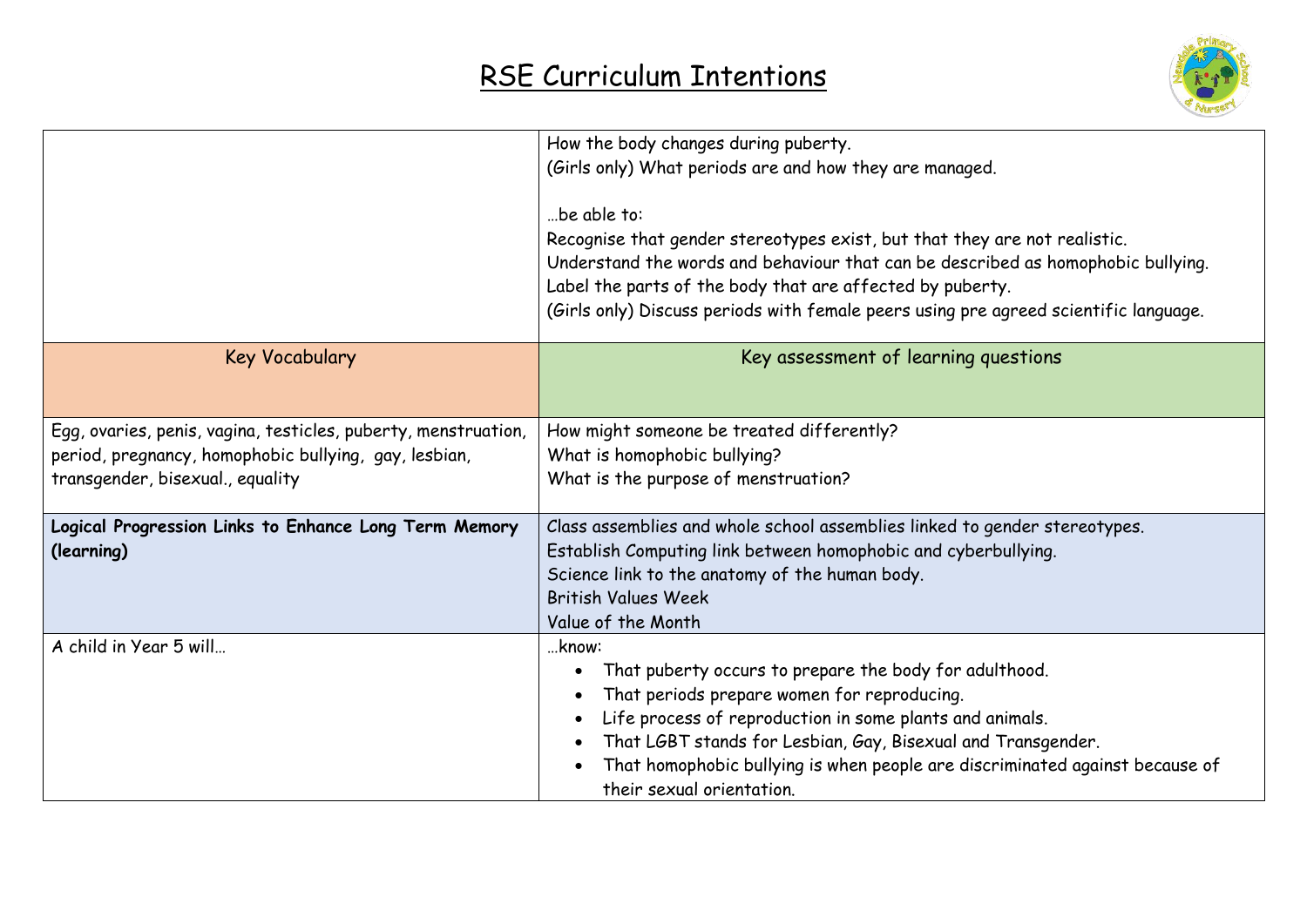

|                                                                                                                                                                                                        | • That we are all different and should celebrate our differences.                                                                                                                                                                                                                                                                                                                                                    |
|--------------------------------------------------------------------------------------------------------------------------------------------------------------------------------------------------------|----------------------------------------------------------------------------------------------------------------------------------------------------------------------------------------------------------------------------------------------------------------------------------------------------------------------------------------------------------------------------------------------------------------------|
| <b>Key Vocabulary</b>                                                                                                                                                                                  | be able to:<br>Identify changes that happen during puberty between males and females.<br>$\bullet$<br>Describe what homophobic bullying means.<br>Describe why someone may identify as transgender.<br>Identify differences between people and celebrate them.<br>Key assessment of learning questions                                                                                                               |
|                                                                                                                                                                                                        |                                                                                                                                                                                                                                                                                                                                                                                                                      |
| Hormone, period, puberty, menstruation, caring, egg, friend,<br>honesty, love, womb, reproduction, sperm sexual<br>orientation, discrimination, gay, lesbian, bisexual,<br>transgender, fertilisation. | What is the purpose of a period?<br>Why is reproduction important?<br>Describe different ways someone might experience discrimination.<br>How can we prevent discrimination?                                                                                                                                                                                                                                         |
| Logical Progression Links to Enhance Long Term Memory<br>(learning)                                                                                                                                    | Science unit (Animals inc. humans), British Values Week, Value of the Month                                                                                                                                                                                                                                                                                                                                          |
| A child in Year 6 will                                                                                                                                                                                 | know:<br>What is meant by LGBT.<br>The different types of bullying.<br>The negative impacts of using social media.<br>The changes that take place during puberty for both boys and girls.<br>That babies are made by the process of reproduction.<br>That a sperm fertilises an egg.<br>That the baby grows in the womb (gestation).<br>How babies are born<br>How to look after a baby during pregnancy and beyond. |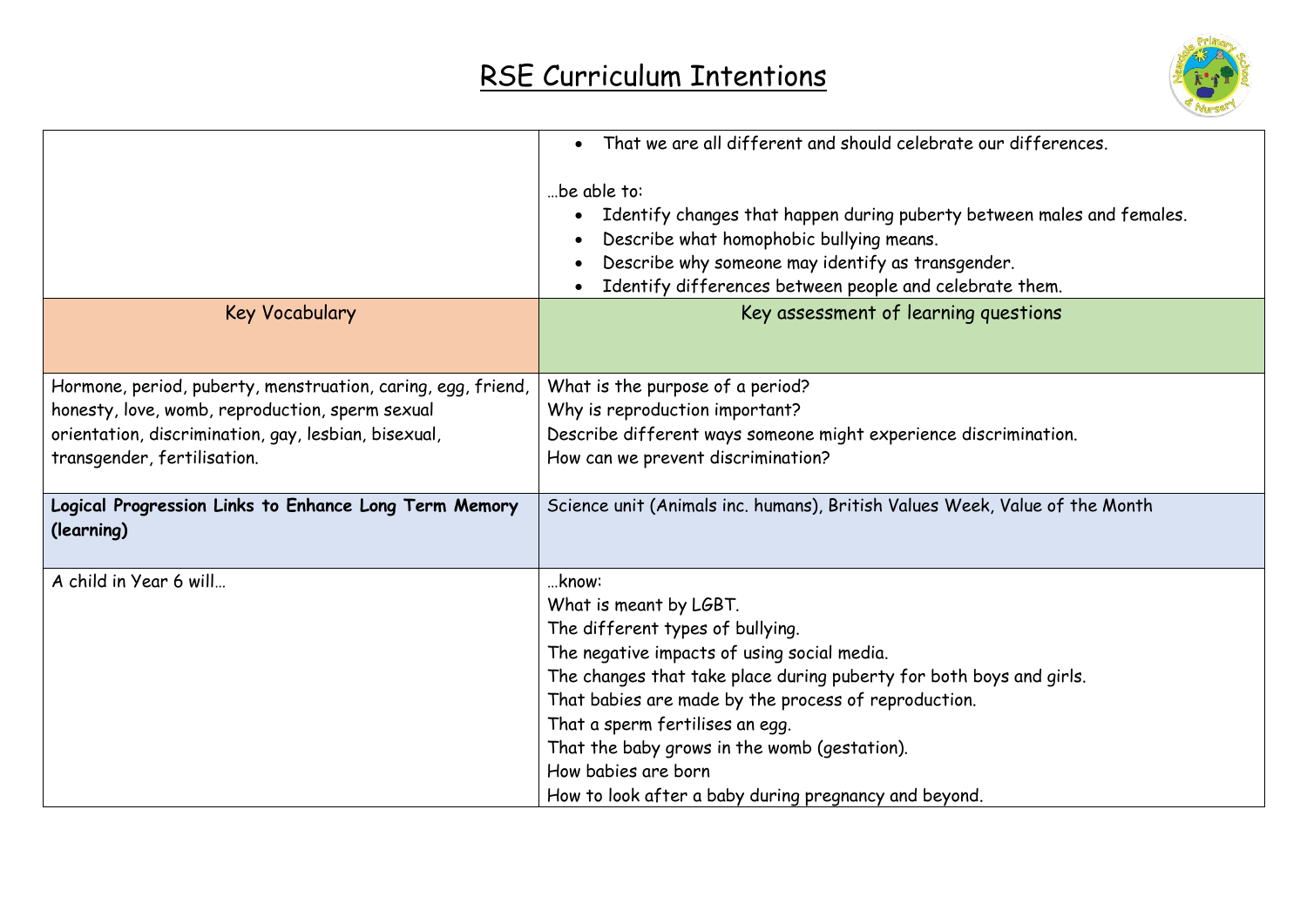

|                                                                                                                                                                                                                                                                       | be able to:<br>Use social media safely.<br>Understand that everyone is different and that this is a positive thing.<br>Understand how feelings and bodies change during puberty.<br>Describe how a sperm fertilises an egg.<br>Describe how a baby is born.                                            |
|-----------------------------------------------------------------------------------------------------------------------------------------------------------------------------------------------------------------------------------------------------------------------|--------------------------------------------------------------------------------------------------------------------------------------------------------------------------------------------------------------------------------------------------------------------------------------------------------|
| Key Vocabulary                                                                                                                                                                                                                                                        | Key assessment of learning questions                                                                                                                                                                                                                                                                   |
| Hormone, period, puberty, menstruation, pubic hair, vagina,<br>breasts, nipples, erection, ovary, womb, conception, sperm,<br>testicles, 'Wet Dream', body odour. homophobic bullying,<br>gay, lesbian, transgender, bisexual, discrimination, sexual<br>orientation. | Name different types of bullying.<br>Describe the changes which take place during puberty for boys and girls.<br>What does LGBT stand for? Why might someone be discriminated against for their<br>sexual orientation?<br>Explain how to use social media safely.<br>Describe how an egg is fertilised |
| Logical Progression Links to Enhance Long Term Memory<br>(learning)                                                                                                                                                                                                   | <b>British Values Week</b><br>E-Safety<br><b>Share Aware</b><br>Value of the Month                                                                                                                                                                                                                     |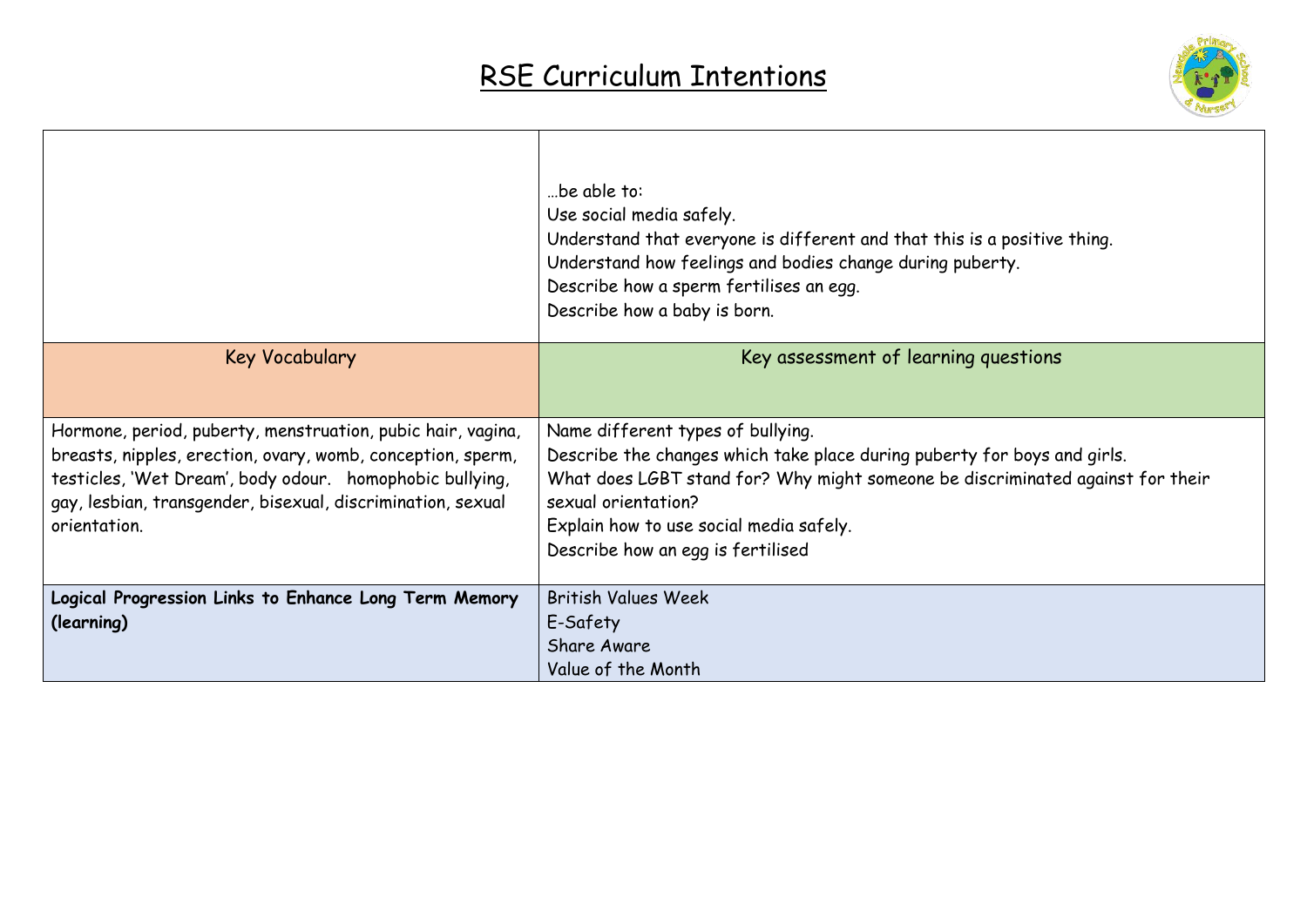

| End of Key Stage Curriculum Intent Statement                                                                                                                                                                                                                                                                                                                                                                                                                                                                                                                                                                                                                                         |                                                                                                                                                                                                                                                                                                                                                                                                                                                                                                                                                                                                                                                                                                  |                                                                                                                                                                                                                                                                                                                                                                                                                                                                                                                                                                                                                                                                                                                                                                                              |
|--------------------------------------------------------------------------------------------------------------------------------------------------------------------------------------------------------------------------------------------------------------------------------------------------------------------------------------------------------------------------------------------------------------------------------------------------------------------------------------------------------------------------------------------------------------------------------------------------------------------------------------------------------------------------------------|--------------------------------------------------------------------------------------------------------------------------------------------------------------------------------------------------------------------------------------------------------------------------------------------------------------------------------------------------------------------------------------------------------------------------------------------------------------------------------------------------------------------------------------------------------------------------------------------------------------------------------------------------------------------------------------------------|----------------------------------------------------------------------------------------------------------------------------------------------------------------------------------------------------------------------------------------------------------------------------------------------------------------------------------------------------------------------------------------------------------------------------------------------------------------------------------------------------------------------------------------------------------------------------------------------------------------------------------------------------------------------------------------------------------------------------------------------------------------------------------------------|
| <b>Early Years</b>                                                                                                                                                                                                                                                                                                                                                                                                                                                                                                                                                                                                                                                                   | Key Stage One                                                                                                                                                                                                                                                                                                                                                                                                                                                                                                                                                                                                                                                                                    | Key Stage Two                                                                                                                                                                                                                                                                                                                                                                                                                                                                                                                                                                                                                                                                                                                                                                                |
| A child by the end of Early Years will                                                                                                                                                                                                                                                                                                                                                                                                                                                                                                                                                                                                                                               | A child by the end of Key Stage One will                                                                                                                                                                                                                                                                                                                                                                                                                                                                                                                                                                                                                                                         | A child by the end of Key Stage Two will                                                                                                                                                                                                                                                                                                                                                                                                                                                                                                                                                                                                                                                                                                                                                     |
| know:<br>How to play alongside and then with<br>$\bullet$<br>others<br>How to look after their bodies eq<br>washing and drying hands<br>When they are thirsty, say when they<br>are hot or hungry<br>That there are differences between<br>themselves and others<br>What makes them unique.<br>Good practices with regard to exercise<br>Talk about ways to keep healthy and<br>safe<br>Talk about past and present events<br>$\bullet$<br>between themselves and others and<br>amongst their families, know that they<br>may like or dislike different things.<br>be able to:<br>Dress and undress for PE and Forest<br>$\bullet$<br>school independently<br>How to fasten own zips | know:<br>Families can be made up in different ways (e.g<br>extended family, single parents, step-parents,<br>same-sex parents etc.)<br>How a human changes from a baby.<br>$\bullet$<br>The names of the body parts.<br>Boys and girls have different body parts<br>That everyone is unique but we treat<br>everyone the same<br>be able to:<br>• Label the names of the body parts.<br>Explain how they have changed from a<br>baby.<br>Discuss their own family make-up and<br>$\bullet$<br>compare this to their friends.<br>Identify the differences between boys<br>and girls body parts<br>Explain the lifecycle of an animal (science<br>link)<br>Explain what makes their family special | know:<br>What the words gender and stereotype<br>$\bullet$<br>mean.<br>That gender should not a barrier when<br>$\bullet$<br>choosing a career.<br>That their bodies change as they get older<br>$\bullet$<br>and mature.<br>Some of the changes that might happen<br>$\bullet$<br>including puberty in boys and girls.<br>That not all children will grow at the same<br>rate as each other.<br>What gender equality is.<br>$\bullet$<br>What periods are and how they are<br>managed.<br>That babies are made by the process of<br>$\bullet$<br>reproduction.<br>That a sperm fertilises an egg.<br>$\bullet$<br>That the baby grows in the womb<br>$\bullet$<br>(gestation).<br>How babies are born<br>$\bullet$<br>How to look after a baby during pregnancy<br>$\bullet$<br>and beyond. |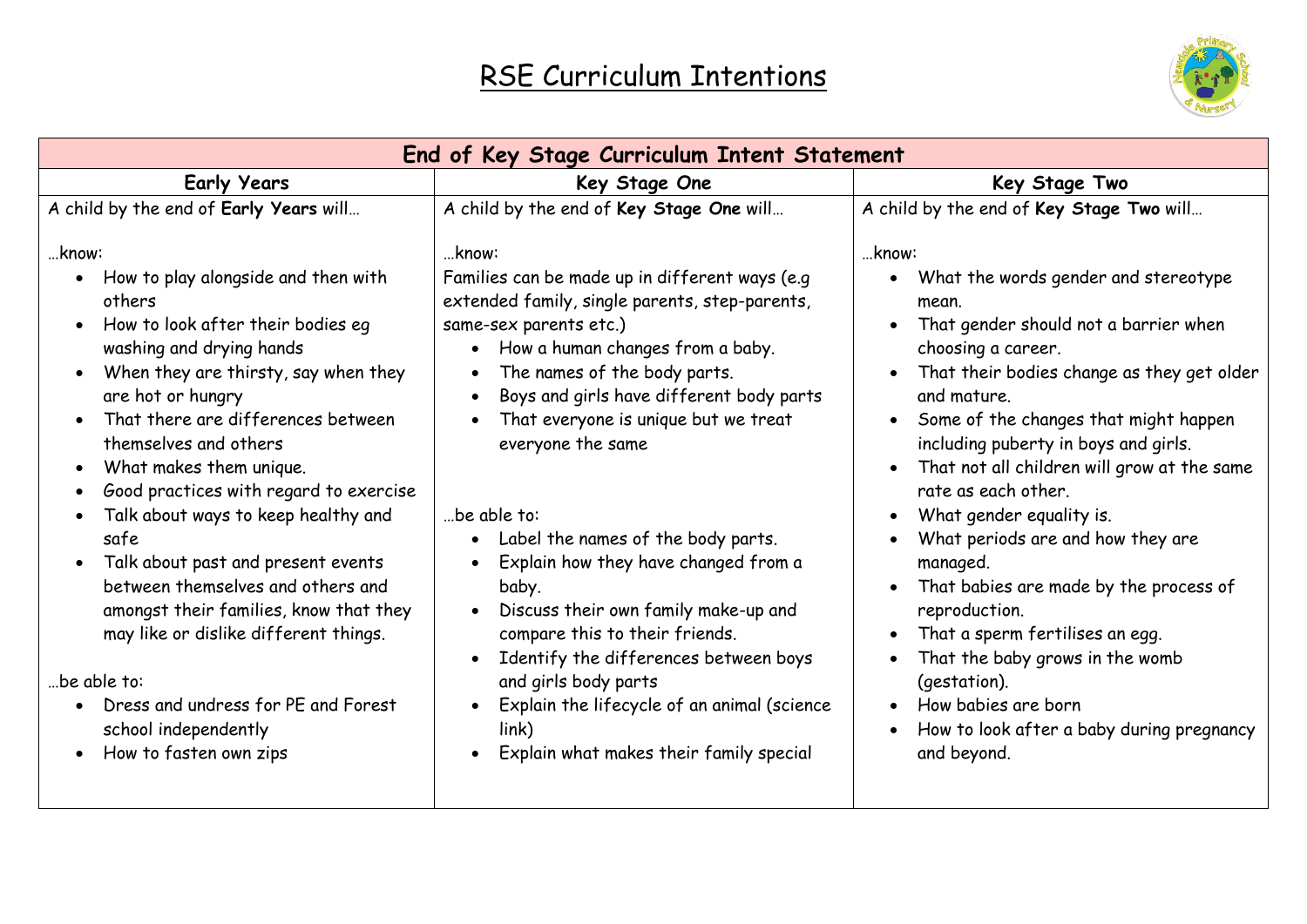

| Demonstrate friendly behaviour<br>towards others, usually use the toilet<br>most of the time, dress with a little<br>support | That LGBT stands for Lesbian, Gay,<br>Bisexual and Transgender.<br>That homophobic bullying is when people<br>are discriminated against because of their<br>sexual orientation.<br>That we are all different and should<br>celebrate our differences.<br>The different types of bullying.<br>The negative impacts of using social media.                                                                                                                                                                                                                                                                                             |
|------------------------------------------------------------------------------------------------------------------------------|--------------------------------------------------------------------------------------------------------------------------------------------------------------------------------------------------------------------------------------------------------------------------------------------------------------------------------------------------------------------------------------------------------------------------------------------------------------------------------------------------------------------------------------------------------------------------------------------------------------------------------------|
|                                                                                                                              | be able to:<br>Define the words gender and stereotype.<br>$\bullet$<br>Express an opinion on what type of job<br>they would like to have.<br>Describe how a famous person has<br>overcome gender stereotypes.<br>Explain how bodies grow and change as we<br>mature (puberty).<br>Accept that their growth may be at a<br>different rate to other children.<br>Understand the words and behaviour that<br>can be described as homophobic bullying.<br>Label the parts of the body that are<br>affected by puberty.<br>Describe how a sperm fertilises an egg.<br>Describe how a baby is born.<br>Identify changes that happen during |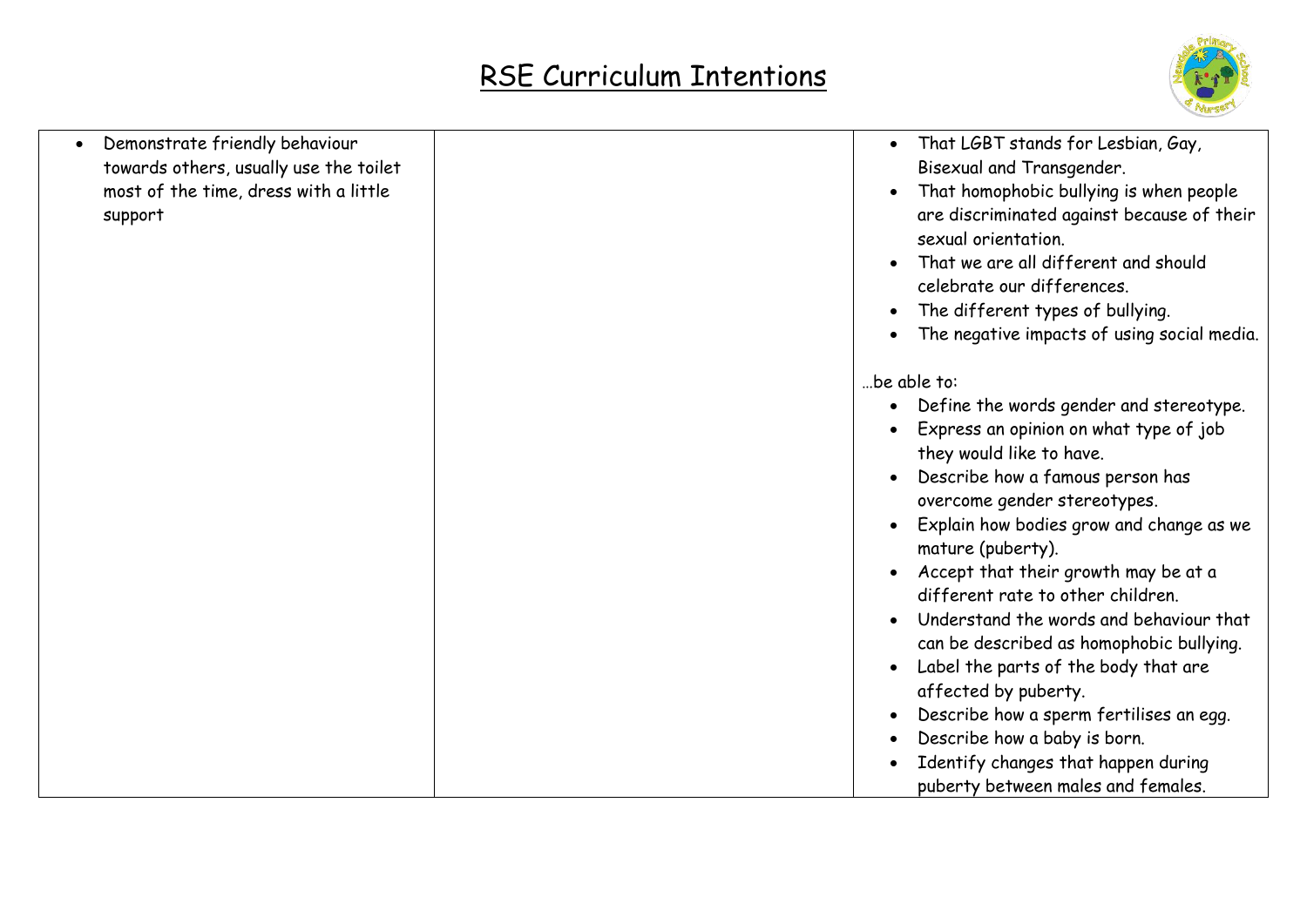

|  | Describe what homophobic bullying means.<br>$\bullet$<br>• Describe why someone may identify as<br>transgender.<br>• Use social media safely.<br>• Identify differences between people and<br>celebrate them. |
|--|---------------------------------------------------------------------------------------------------------------------------------------------------------------------------------------------------------------|
|--|---------------------------------------------------------------------------------------------------------------------------------------------------------------------------------------------------------------|

#### **End of Primary School Curriculum Intent Statement/School Ready for Key Stage Three**

A child at Newdale will…

…know:

- How to keep their bodies safe (The Pants Rule)
- How to stay safe online
- That gender stereotypes should be challenged.
- That LGBT stands for: Lesbian, Gay, Bisexual and Transgender
- That people from the LGBT community should not be discriminated against
- Different family make-up e.g. step parents, same sex couples
- How boys and girls' bodies change including puberty.
- That periods show that a women's body is preparing itself to have a baby in the future.
- The name of body parts used for reproduction
- How babies are made and born.
- Gestation periods for humans
- That similarities and differences should be respected and celebrated
- Different types of bullying including homophobic bullying